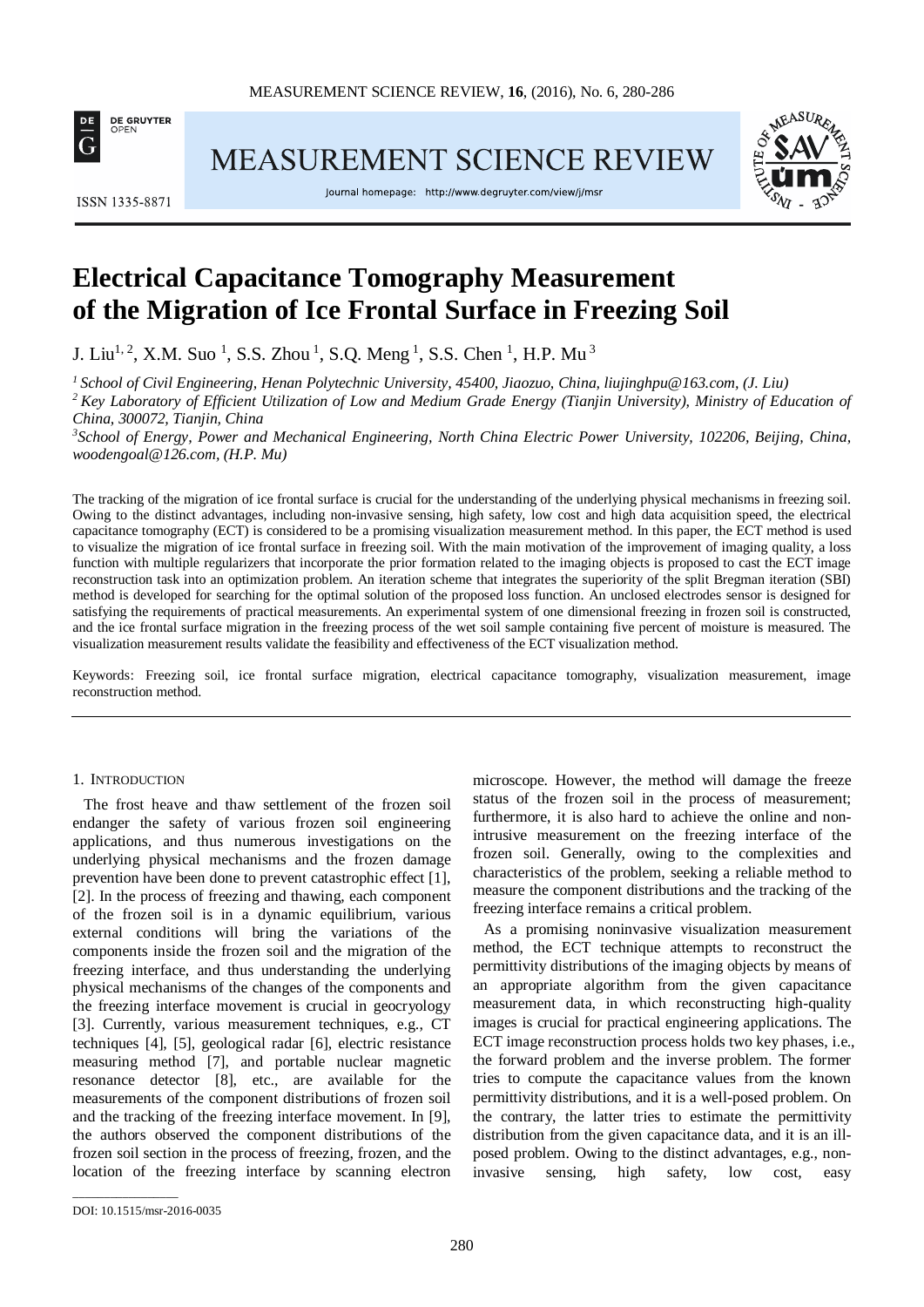implementation, and high temporal resolution, the ECT visualization measurement method has been successfully applied to various industrial processes for the monitoring of the objects of interest. In contrast to common measurement methods, naturally, in this paper we use the ECT method to achieve the visualization measurement of the freezing process, and the main contributions are outlined as follows.

1) For the first time, the ECT visualization measurement method is introduced to visualize the freezing process in the frozen soil.

2) As opposed to common ECT sensors, an unclosed electrodes ECT sensor is designed to satisfy the measurement requirements of the freezing process in the frozen soil.

3) A loss function with multiple regularizers that integrate the prior knowledge associated with the imaging objects is proposed to convert the ECT image reconstruction task into an optimization problem via the framework of the Tikhonov regularization method. An iteration scheme that integrates the advantages of the SBI method is developed for seeking the optimal solution of the proposed loss function.

4) Experimental studies are implemented to measure the freezing interface movement inside frozen soil and the feasibility and effectiveness of the ECT visualization measurement method are validated. As a result, a promising approach is introduced to investigate the underlying physical mechanisms of the freezing process.

The rest of this paper is organized as follows. In Section 2, the ECT measurement principle is concisely introduced. In Section 3, an imaging method is proposed for the ECT image reconstruction. Section 4 describes the experimental system. In Section 5, we describe the measurement procedures in detail. The experimental results and discussions are demonstrated in Section 6. Finally, we summarize the main conclusions in Section 7.

# 2. ECT PRINCIPLES

### *A. ECT model*

In real-world applications, the electric field inside an ECT sensor can be formulated as [10], [11]:

$$
\nabla \cdot [\varepsilon(x, y) \nabla \phi(x, y)] = 0 \tag{1}
$$

where  $\varepsilon(x, y)$  and  $\phi(x, y)$  are the permittivity and electrical potential distributions, respectively. The relationship of the capacitance and the permittivity distribution can be written as [12]:

$$
C = \frac{Q}{V} = -\frac{1}{V} \iint_{\Gamma} \mathcal{E}(x, y) \nabla \phi(x, y) d\Gamma
$$
 (2)

where  $\hat{O}$  is the electric charge;  $\hat{V}$  indicates the potential difference between two electrodes forming the capacitance and  $\Gamma$  is the electrode surface. Finally, we can approximate (2) as follows [12]:

$$
Sx = C + r \tag{3}
$$

where **S** represents a normalized matrix of dimension  $m \times n$ ; x stands for an  $n \times 1$  dimensional unknown vector;  $C$  is an  $m \times 1$  vector, stands for a normalized capacitance vector;  $\boldsymbol{r}$  is an  $m \times 1$  dimensional noise vector.

It is necessary to mention that equation (3) is a linearization model that has found wide applications in the field of the ECT measurement, and can be modified according to a specific imaging object. Currently, researchers had proposed different models to improve the imaging quality, e.g., the nonlinear model, the models that simultaneously consider the inaccurate properties of the reconstruction model and the measurement data, etc., and more details can be found in [17], [19], [20]. In this paper, for the sake of easy computation and satisfying the demands of real-world applications, the linearization model is employed in practical measurements. In the future, more investigations on the imaging model and its influence on the imaging quality should be further conducted.

#### *B. Common image reconstruction methods*

Acquiring high-quality images plays an important role in the understanding of the underlying physical mechanisms of the imaging objects, and thus numerous algorithms have been developed for the ECT imaging tasks. For example, the linear back-projection method [10], the standard Tikhonov regularization method [13], the Landweber iteration algorithm [14], the offline iteration and online reconstruction algorithm [15], the generalized vector sampled pattern matching method [16], the generalized Tikhonov regularization techniques [17]-[20], the simulated annealing method [21], and other imaging methods can be traced back to [22]-[28]. Owing to the ill-posedness of the ECT imaging problem, seeking a fast and stable numerical method to ensure a high-quality imaging result remains an open problem.

## 3. IMAGE RECONSTRUCTION METHOD

Owing to ill-posedness, (3) is often converted into an optimization of a loss function consisting of the data fidelity and the regularizers that incorporate the prior knowledge related to the properties of the underlying imaging objects by introducing the Tikhonov regularization method to ensure a stable inversion solution. In order to improve the imaging quality, in this paper a new loss function is proposed to model the ECT imaging problem, which can be formulated as:

$$
\min\left\{\frac{1}{2}\parallel Sx-C\parallel^2+\frac{\alpha_{\perp}}{2}\parallel Wx\parallel^2+\alpha_{\perp}\parallel X\parallel_*+\alpha_{\perp} \text{TV}(x)\right\}
$$
 (4)

where  $\alpha_i > 0$  (  $j = 1, 2, 3$  ) are the user-determined regularization parameters; operator  $|| \cdot ||_*$  defines the nuclear norm for a matrix, and it can be specified as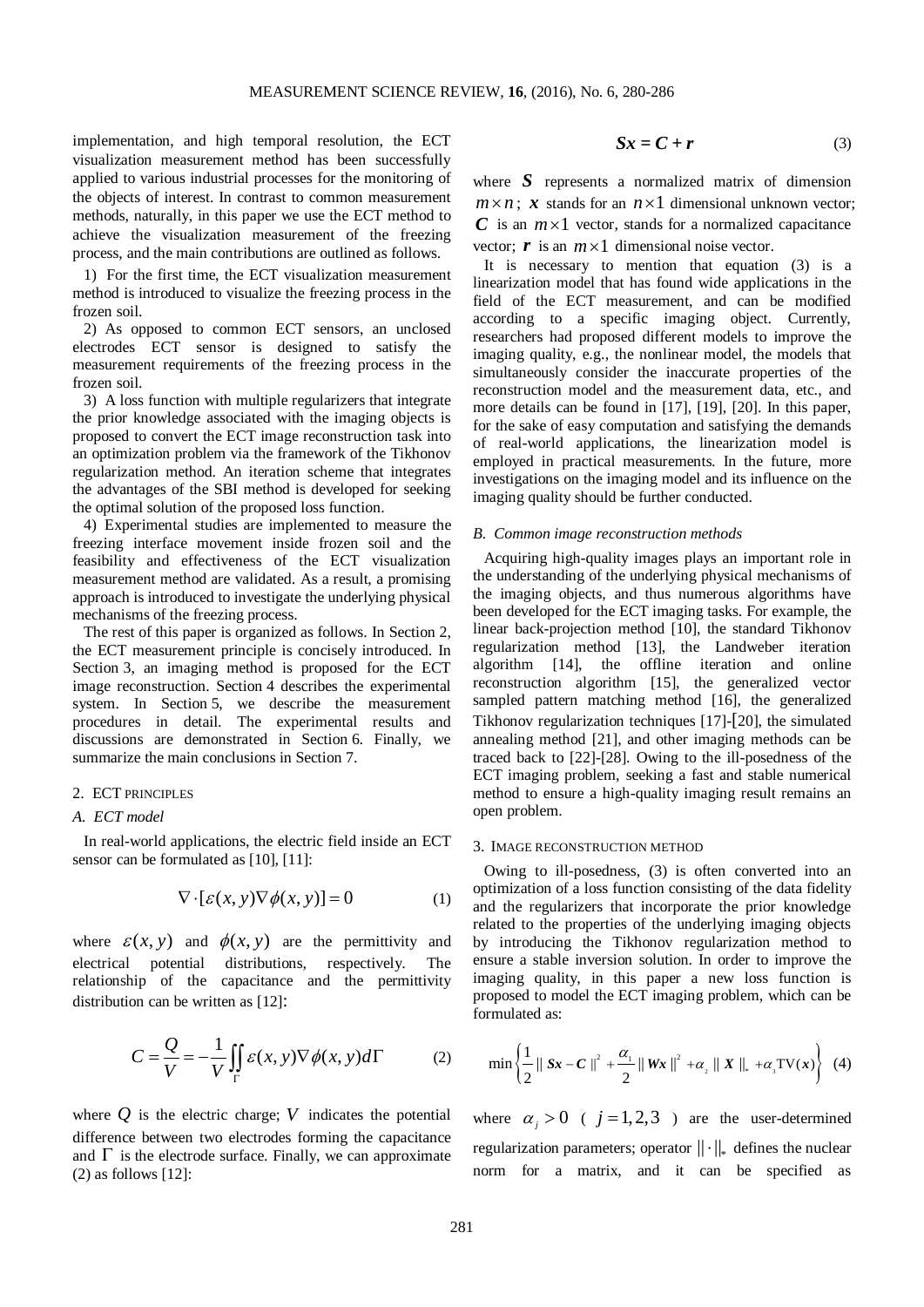$|| X ||_* = \sum_k \sigma_k$ , in which  $\sigma_k$  is the singular value of matrix X that is formed by reshaping vector  $x : TV(x)$ represents the total variation operator, and for a discrete image it can be defined as [29]:

$$
TV(x) = ||D_x x||_1 + ||D_y x||_1
$$
 (5)

where  $D_x$  and  $D_y$  represent the first-order difference operators along the horizontal and vertical directions of a two-dimensional image, respectively.

Finally, a new loss function for the ECT image reconstruction problem can be specified as:

$$
\min\left\{\frac{1}{2}\|sx - C\|^2 + \alpha_1 \|Wx\|^2 + \alpha_2 \|X\|_{\mathsf{L}} + \alpha_3 \|D_xx\|_{\mathsf{L}} + \alpha_4 \|D_yx\|_{\mathsf{L}}\right\} \quad (6)
$$

According to the optimization theory, (6) can be rewritten as:

$$
\begin{cases}\n\min \left\{ \frac{1}{2} ||Sx - C||^2 + \alpha_1 ||Wx||^2 + \alpha_2 ||X||_1 + \alpha_2 ||d_1||_1 + \alpha_1 ||d_2||_1 \right\} \\
s.t. d_1 = D_x x, d_2 = D_y x\n\end{cases}
$$
\n(7)

Applying the SBI method to (7) yields [30]:

$$
\min \left\{\frac{1}{2}||sx - c|| + \alpha_{\parallel}||wx|| + \alpha_{\perp}||x||_{\perp} + \alpha_{\parallel}||d_{\perp}||_{\perp} + \alpha_{\perp}||d_{\perp}||_{\perp} + \frac{\mu_{\perp}}{2}||d_{\perp} - D_{\perp}x - b_{\perp}||^{2} + \frac{\mu_{\perp}}{2}||d_{\perp} - D_{\perp}x - b_{\perp}||^{2}\right\}
$$
(8)

$$
\boldsymbol{b}_{1}^{k+1} = \boldsymbol{b}_{1}^{k} + \mathbf{D}_{x} \boldsymbol{x}^{k+1} - \boldsymbol{d}_{1}^{k+1}
$$
 (9)

$$
\boldsymbol{b}_{2}^{k+1} = \boldsymbol{b}_{2}^{k} + \mathbf{D}_{y} \boldsymbol{x}^{k+1} - \boldsymbol{d}_{2}^{k+1}
$$
 (10)

For the sake of easy computation, following the computational strategies presented in [31], we can decouple (8) as the following sub-optimization problems:

$$
\boldsymbol{d}_{1}^{k} = \min \left\{ \alpha_{3} ||\boldsymbol{d}_{1}||_{1} + \frac{\mu_{1}}{2} ||\boldsymbol{d}_{1} - \mathbf{D}_{x} \boldsymbol{x}^{k} - \boldsymbol{b}_{1}^{k}||^{2} \right\}
$$
(11)

$$
\boldsymbol{d}_{2}^{k+1} = \min \left\{ \alpha_{4} || \boldsymbol{d}_{2} ||_{1} + \frac{\mu_{2}}{2} || \boldsymbol{d}_{2} - \mathbf{D}_{y} \boldsymbol{x}^{k} - \boldsymbol{b}_{2}^{k} ||^{2} \right\}
$$
 (12)

$$
\mathbf{x}^{k+1} = \min \left\{ \frac{1}{2} ||S\mathbf{x} - C||^2 + \alpha_{\perp} ||W\mathbf{x}||^2 + \alpha_{\perp} ||\mathbf{x}||_{\perp} + \frac{1}{2} ||\mathbf{x}^{k+1} - D_{\perp} \mathbf{x} - \mathbf{b}^{k}_1 ||^2 + \frac{\mu_2}{2} ||\mathbf{d}^{k+1} - D_{\perp} \mathbf{x} - \mathbf{b}^{k}_2 ||^2 \right\}
$$
(13)

Following the above discussions, an iteration scheme that can be concisely called as the multiple regularizer reconstruction (MRR) method can be developed for solving (6), which can be outlined as follows:

Step 1. Specify the algorithmic parameters and the initial values.

Step 2. Update variable  $d_1^{k+1}$  by solving (11) using the shrinkage algorithm.

Step 3. Update variable  $d_2^{k+1}$  $d_2^{k+1}$  by solving (12) using the shrinkage algorithm.

Step 4. Update variable  $X^{k+1}$  by solving (13) using the IST method [32] and the singular value thresholding (SVT) algorithm [33].

Step 5. Update variable  $\boldsymbol{b}_1^{k+1}$  according to (9).

Step 6. Update variable  $\boldsymbol{b}_2^{k+1}$  according to (10).

Step 7. Loop to Step 2 until a predetermined iteration stopping criterion is satisfied.

Additionally, it is worth to note that the inversion solution is in a range  $[\varpi_1, \varpi_2]$ , and thus a projected operator is introduced to the iterative scheme:

$$
\boldsymbol{x}^{k+1} = \text{Project}\{\boldsymbol{x}^{k+1}\}\tag{14}
$$

where,

$$
\text{Project}[z_j] = \begin{cases} \varpi_1, & z_j < \varpi_1 \\ z_{i,j}, & \varpi_1 \le z_j \le \varpi_2 \\ \varpi_2, & z_j > \varpi_2 \end{cases} \tag{15}
$$

## 4. EXPERIMENTAL SYSTEMS

## *A. Experimental platform*

According to the Program of the Artificial Frozen Stratigraphic Classification and Laboratory Test, the temperature gradient in the soil column must be made to bring out one dimensional freeze along upward direction of the soil column. Experimental system for the freezing of frozen soil is shown in Fig.1., which contains three units, such as the cooling unit, the low temperature circulation shower unit, and the frozen soil measurement unit. The minimum temperature of the system refrigerating fluid (the concentration of glycol is 50 percent) in the experiment is - 23.6 degrees Celsius, the thermostatic control in different low temperatures of the refrigerating fluid can be achieved by the temperature controller. One dimensional freezing under different conditions of the frozen soil samples can be achieved by the refrigerating fluid's circulation at the roof and bottom channel.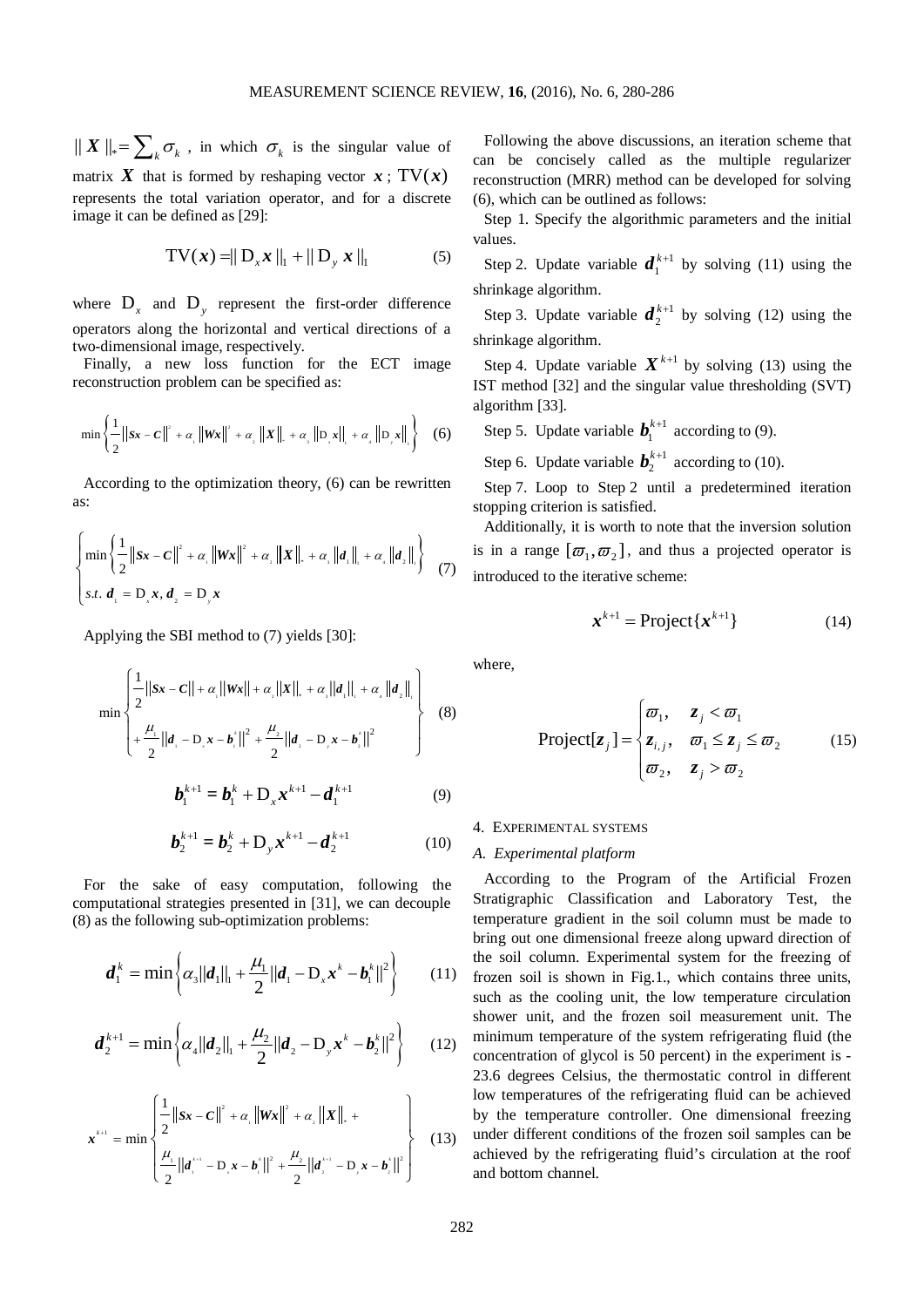

Fig.1. Experimental platform. (1. Refrigerator a; 2. Refrigerator b; 3. Plate type exchanger a; 4. Plate type exchanger b; 5. Cold shower box a; 6. Cold shower box b; 7. Electromagnetic valve; 8. Recycle pump; 9. PID temperature controller; 10. Bottom; 11. Frozen soil sample; 12. Roof.).

## *B. ECT system*

The ECT system used in the research experiment has three components, e.g., a multi-electrode sensor, the sensing electronics and a computer. A set of electrodes is mounted around the measurement object and the capacitance values between all single electrode combinations are measured. The sensing electronics achieve the data acquisition. The computer controls the system hardware and implements image reconstruction and data analysis.

Different from common ECT sensors, a new unclosed electrodes sensor is designed to implement the visualization measurement of the freezing process, which is shown in Fig.2. and Fig.3. In this experiment, the width, *a* , and the length, *b* , of the measurement zone are 60 and 80 mm, respectively. The number of the electrodes is 10 and the width of the electrode *l* is 14 mm.

The capacitance acquisition system is based on the AC based charging and discharging circuit and the main principles can be found in [34]. The capacitance measurement circuit has a high sensitivity, and can measure the capacitance value 0.01 pF.



Fig.2. Arrangement of the unclosed electrodes sensor.



Fig.3. Unclosed electrodes sensor.

#### 5. MEASUREMENT PROCEDURE

## *A. Sample preparation*

After setting the soil sample into a bake oven to dry it, take it out and pulverize it, then mix it to a wet sample with the moisture of 5 %. The wet sample is placed in airtight glass container for 24 hours to ensure the soil moisture to be homogeneous.

## *B. Measurement of the starting freezing temperature*

Take the prepared sample into the test-tube and put the test-tube into the refrigerating fluid, along with gradually decreasing temperature of the refrigerating fluid the temperature drop curve is obtained by the copper-kang copper thermocouple sensor placed in the center of the soil sample, and the starting freezing temperature of the wet soil sample is -0.42 degrees Celsius.

#### *C. ECT measurement*

According to the above discussions, the procedure of the measurement of the migration of ice frontal surface can be summarized as follows.

Step 1. The calibration of the ECT system. The ECT system is calibrated using high and low medium. In this experiment, the low calibration medium uses the dry soil sample and the high calibration medium employs the wet soil sample with the moisture of 5 %.

Step 2. The wet soil sample is fixed in the freezing device. The unclosed sensor filled with the wet soil sample is set at the location between the roof and the freeze board of the frozen soil measurement system, and the sensor is covered by the insulating layer with a thickness of 60 mm.

Step 3. The freezing of the wet soil sample. Open the refrigerator and the circulating pump, and the cryogenic fluid flows through the roof; finally, the one-dimensional freezing of the wet soil samples is achieved.

Step 4. The ECT visualization measurement. In this process, we use the ECT method to measure the distributions of the medium, and the MRR method is used to implement the image reconstruction.

In this paper, all images are visualized using 39×29 pixels. It is necessary to mention that the reconstruction domain can be divided into different pixels. In practical ECT measurements, the number of pixels is equivalent to the number of the unknown variables. Owing to the limits of the sensor structure, the number of the known measurement data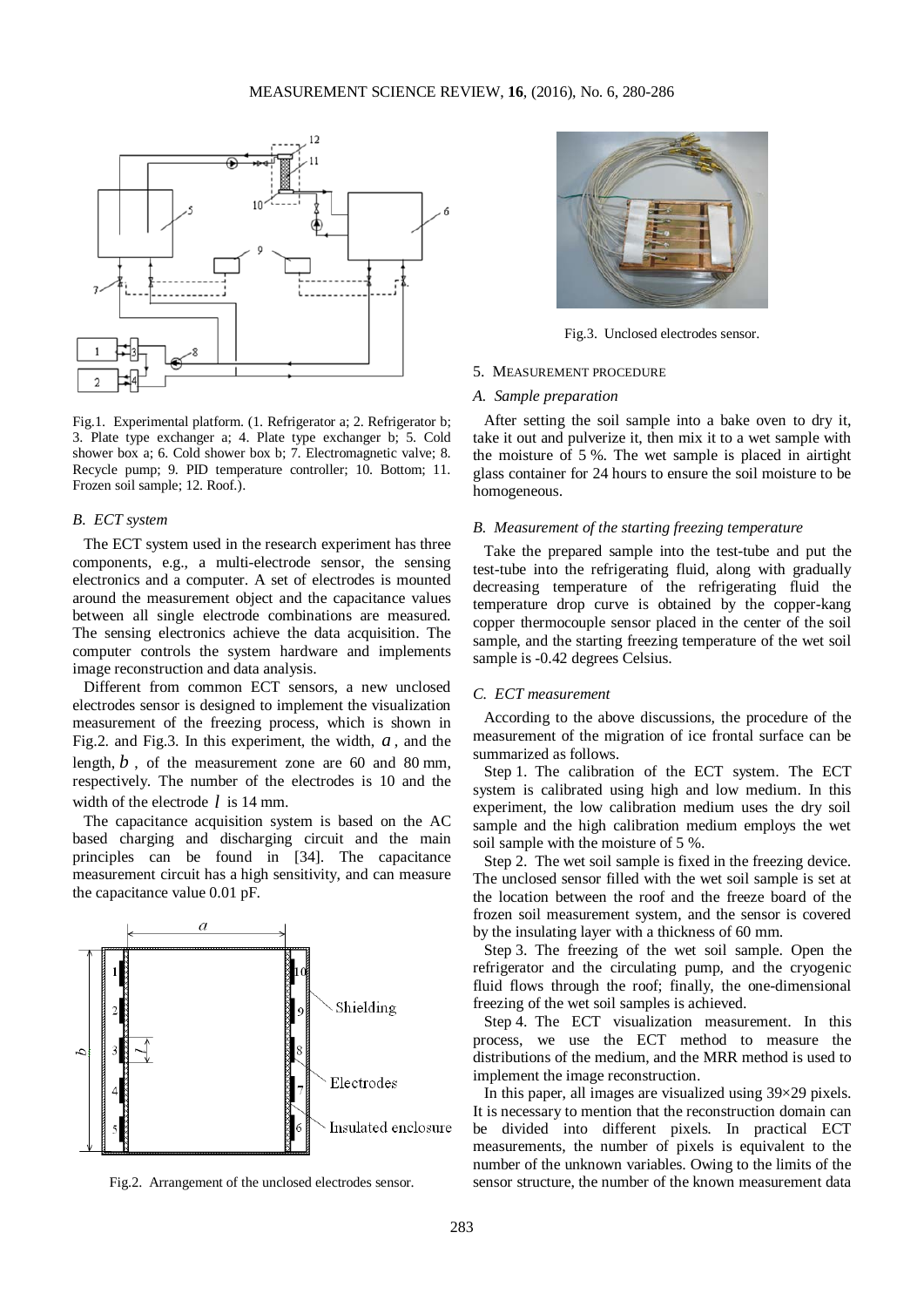(i.e., the independent capacitance measurement data) is often smaller than that of the unknown variables, which leads to the difficulties of the numerical computation. When the number of the pixels is large, the reconstruction domain can be well approximated, which will aggravate the underdetermined property of the image reconstruction problem and the difficulty of the numerical computation. On the contrary, when the number of the pixels is small, the underdetermined property of the image reconstruction problem can be mitigated, but the approximation of the reconstruction domain may be unsatisfactory, which will influence the recognition of the reconstruction objects. Generally, the number of the pixels is experientially determined in real-world applications. The issue should be further investigated in the future.

#### 6. MEASUREMENT RESULTS AND DISCUSSIONS

In the measurement, open the recycle pump when the temperature of the refrigerating fluid decreases to 0 degrees Celsius, then the refrigerating fluid flowing over the roof and the temperature will be collected. The measurement time instants in which each station temperature decreases to the starting freeze temperature (-0.42 degrees Celsius) are 2.1 hours, 3.3 hours, 3.8 hours, 5.5 hours and 5.9 hours, respectively. In the MRR method, the algorithmic parameters are  $\alpha_1 = 0.08$ ,  $\alpha_2 = 0.08$ ,  $\alpha_3 = 0.01$ ,  $\alpha_4 = 0.01$ , and the number of iterations is 5. Fig.4. to Fig.8. present the images reconstructed by the MRR method when  $t = 0, 3.3, 3.8, 5.5, 5.9$  hours, respectively.

Fig.4. to Fig.8. show the images reconstructed by the MRR method. It can be found that in the process of freezing, the wet soil sample presents different zones with different gray level values, and the location of the low gray value zones is higher than that of the high gray value zones, and the surface between different zones can be obviously identified. One of the possible reasons is that the permittivity of water is between 78.5 and 90.6, the permittivity of ice is about 3 under the corresponding experimental conditions. Owing to the large permittivity value of water, the permittivity will obviously decrease when the moisture of the wet soil sample is frozen. Therefore, in the process of freezing, the permittivity of the top frozen zone is smaller than that of the bottom zone. Especially, it can be seen from Fig.6. that zones I and II are the frozen and unfrozen domains, respectively, and the ice frontal surface between both zones can be obviously observed. Following the above discussions, we can conclude that the ECT method is successful in the visualization measurement of the freezing process.

A high-quality image will be helpful for the understanding of the complicated mechanisms of the freezing process. Studies indicate that the reconstruction quality of the ECT method is influenced by many factors, e.g., the quality of the measured capacitance signal, the sensor structure, the calibration method, the imaging model, the reconstruction method, the size of the measurement domain, the permittivity distribution of the imaging objects, the difference of the permittivity of the measurement objects,

the location of the measurement objects, etc. In other words, to enable the ECT visualization method to be applied to real-world environment, it is vital to further improve the hardware and software of the ECT system in the future.



Fig.4. The image reconstructed by the MRR method when  $t = 0$ .



Fig.5. The image reconstructed by the MRR method when  $t = 3.3$  h.



Fig.6. The image reconstructed by the MRR method when  $t = 3.8$  h.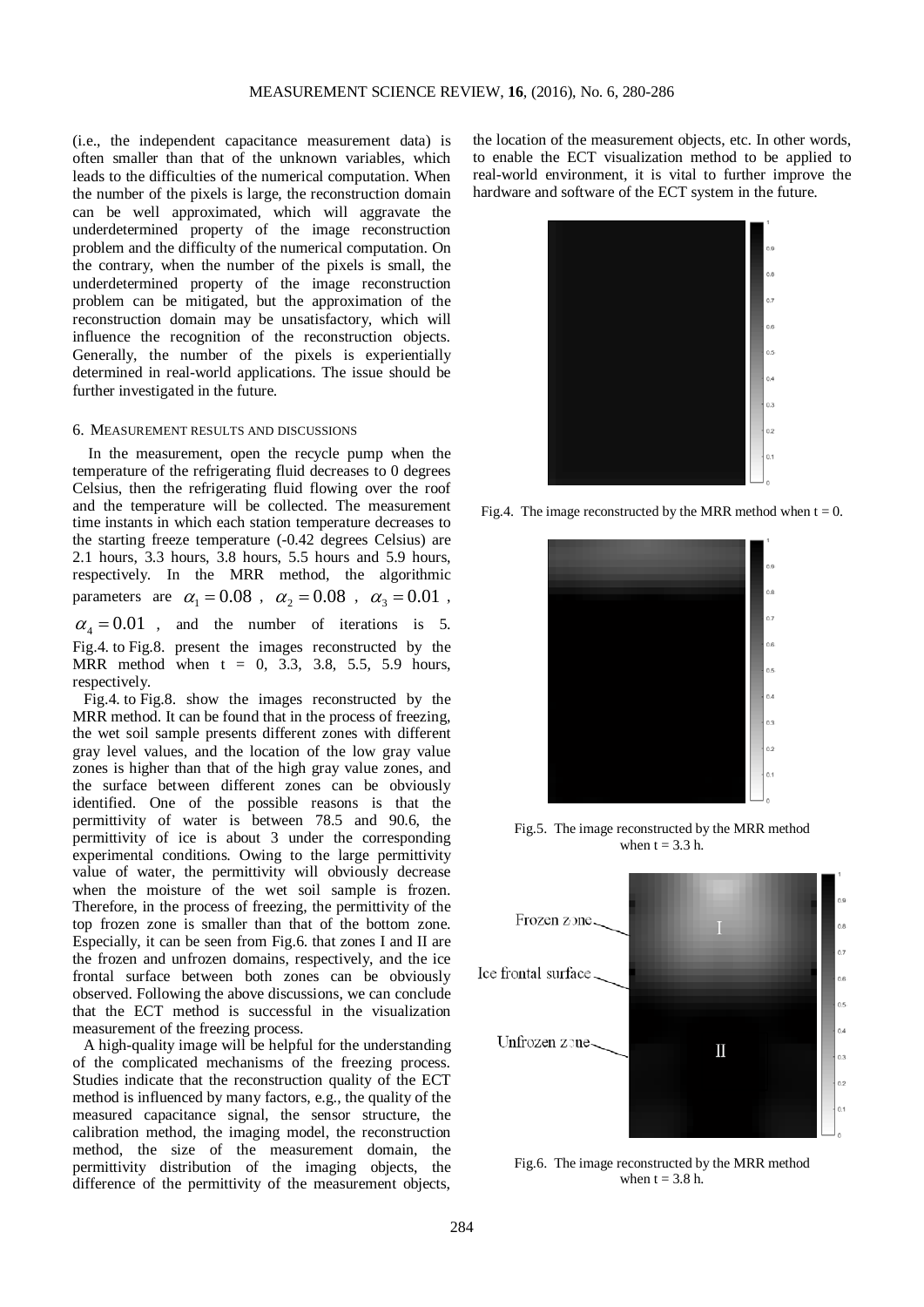

Fig.7. The image reconstructed by the MRR method when  $t = 5.5$  h.



Fig.8. The image reconstructed by the MRR method when  $t = 5.9 h$ 

# 7. CONCLUSIONS

The tracking of the migration of ice frontal surface is crucial for the understanding of the underlying physical mechanisms in freezing soil. For the first time, in this paper the ECT method is used to visualize the migration of ice frontal surface in freezing soil. With the main motivation of the improvement of the imaging quality, a loss function with multiple regularizers that incorporate the prior information associated with the imaging objects is proposed to convert the ECT image reconstruction task into an optimization problem with the help of the Tikhonov regularization method. An iteration scheme that integrates the superiority of the SBI method is developed to search for the optimal solution of the proposed loss function. In contrast to common ECT sensors, an unclosed electrodes sensor is designed for satisfying the requirements of practical measurements. An experimental system of one dimensional freezing in frozen soil is constructed and the medium distribution images of the freezing process at different time instants are reconstructed by the proposed reconstruction method. The locations of the migration of ice frontal surface

match well with practical process, which validates the feasibility and effectiveness of the ECT visualization method and the proposed reconstruction method. Research findings introduce a promising method for the visualization measurement of the migration of ice frontal surface.

Practical applications indicate that each measurement method has its advantages and disadvantages, and may show different performances to different measurement objects. Future investigations should be implemented to evaluate the accuracy and sensitivity of the method, to develop appropriate reconstruction models and effective numerical methods and to discover optimal sensor structures and discretization method of the reconstruction domain for better measurement results.

#### **REFERENCES**

- [1] Zhou, Y.W., Guo, D.X., Cheng, G.D. (2000). *Frozen Ground in China*. Beijing: Science Press.
- [2] Wu, Q.B., Cheng, G.D., Ma, W. (2003). The influence of Qinghai-Tibet railway from the change of permafrost. *Science in China, Series D*, 33 (12), 115– 122.
- [3] Xu, X.Z., Wang, J.C., Zhang, L.X. (2001). *Frozen Soil Physics*. Beijing: Science Press.
- [4] Liu, Z.L., Zhang, X.P., Li, H.S. (2005). A damage constitutive model for frozen soils under uniaxial compression based on CT dynamic distinguishing. *Rock and Soil Mechanics*, 26, 542–546.
- [5] Zhang, L.X., Pu, Y.B., Liao, Q.R., Gu, Q.R. (1998). Dynamic measurement on the changing process of the moisture and density in freezing soil. *Science in China, Series D*, 28, 459–462.
- [6] Song, L., Liu, T.F., Huang, J.H. (2005). Research on ground penetrating radar (GPR) exploration on artificial frozen wall development. *Journal of China University of Mining* & *Technology*, 34, 143–147.
- [7] Delaney, A.J., Peapples, P.R., Arcone, S.A. (2001). Electrical resistivity of frozen and petroleumcontaminated fine-grained soil. *Cold Regions Science and Technology*, 32, 107–119.
- [8] Mercier, O.R., Hunter, M.W., Callaghan, P.T. (2005). Brine diffusion in first-year sea ice measured by Earth's field PGSE-NMR. *Cold Regions Science and Technology*, 42, 96–105.
- [9] Xu, X.Z., Deng, Y.S. (1991). *Experiment Research of Moisture Movement in Frozen Soil*. Beijing: Science Press.
- [10] Xie, C.G., Huang, S.M., Hoyle, B.S., Thorn, R., Lenn, C., Snowden, D., Beck, M.S. (1992). Electrical capacitance for flow imaging: System model for development of image reconstruction algorithms and design of primary sensors. *IEE Proceedings G - Circuits, Devices and Systems*, 139, 89–98.
- [11] Warsito, W., Fan, L.S. (2001). Neural network based multi-criterion optimization image reconstruction technique for imaging two-and three-phase flow systems using electrical capacitance tomography. *Measurement Science and Technology*, 12, 2198– 2210.